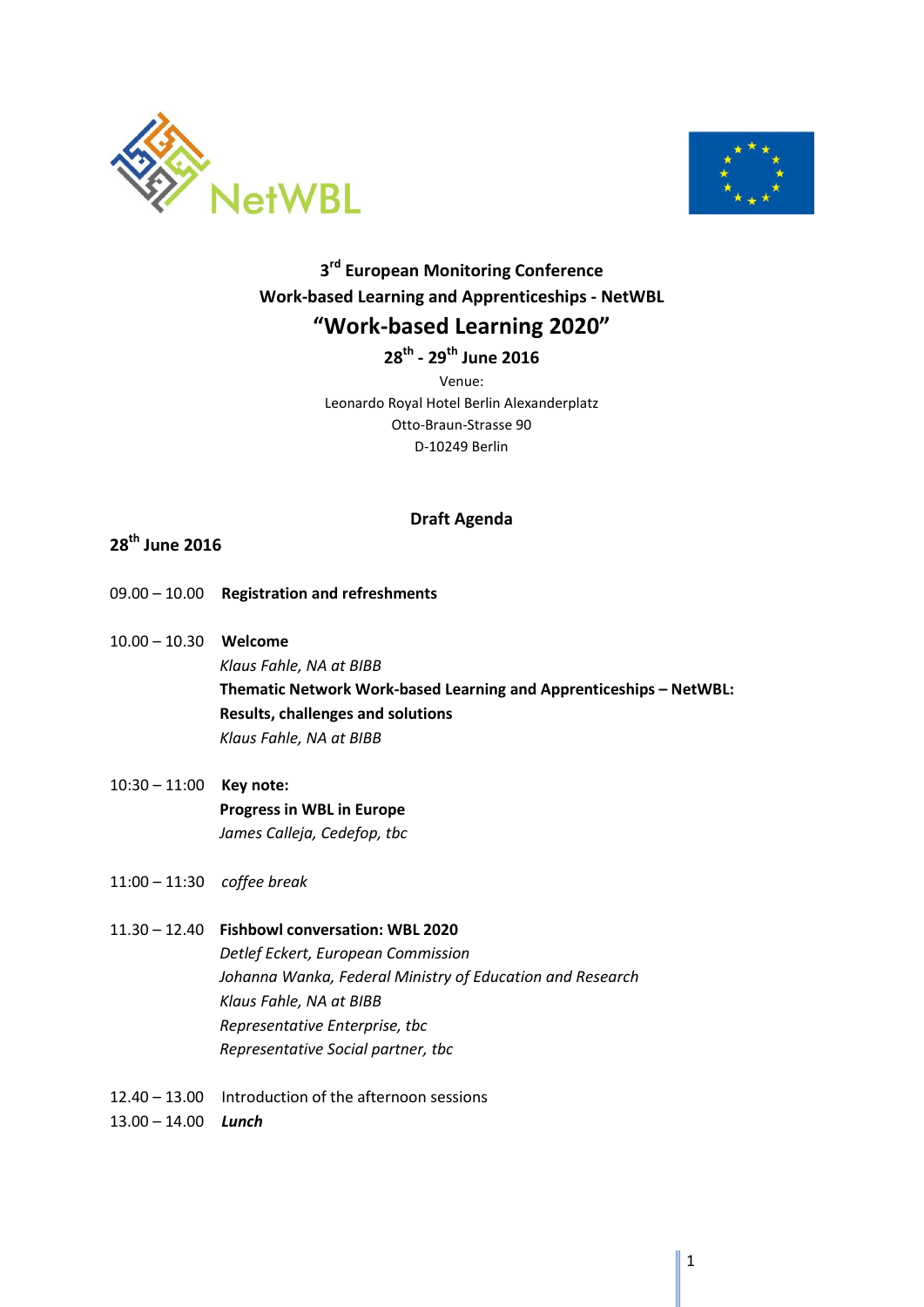



#### 14.00 – 17.30 **Afternoon Sessions**



19.30 *Dinner at Leonardo Royal Hotel Berlin Alexanderplatz*